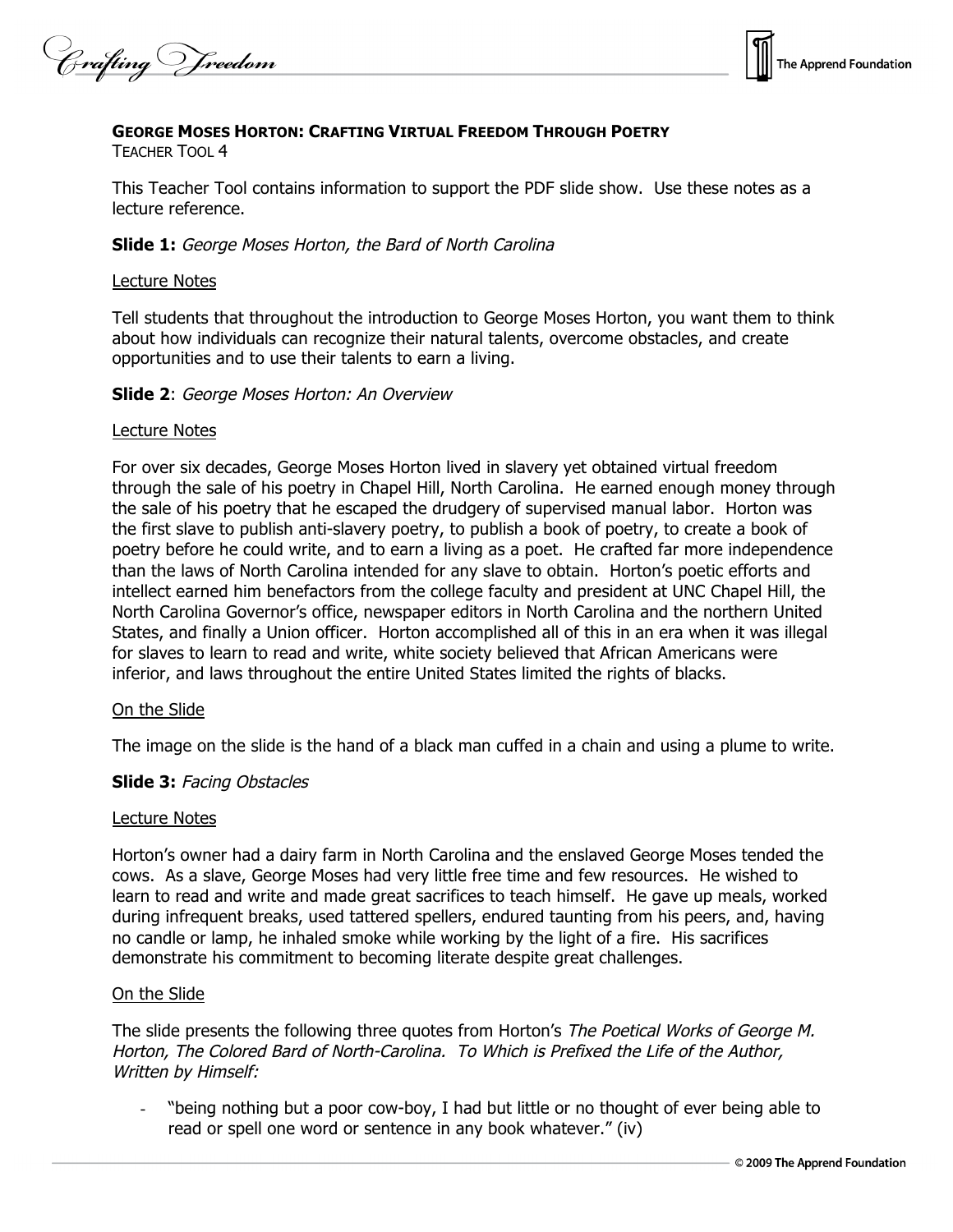- "At length I took resolution to learn the alphabet at all events; and lighting by chance at times with some opportunities of being in the presence of school children, I learnt the letters by heart; and fortunately afterwards got hold of some old parts of spelling books abounding with these elements" (iv)
- "A number strove to dissuade me from my plan, and had the presumption to tell me that I was a vain fool to attempt learning to read with as little chance as I had." (vi)

# **Slide 4:** Using <sup>a</sup> Speller

### Lecture Notes

A tattered old speller is one of the resources that George Moses Horton used to teach himself to read. Spelling books, or spellers, served as textbooks for children learning to read in the early nineteenth century.

# On the Slide

The image on this slide is of two pages of a nineteenth-century copy of The American Spelling Book by Noah Webster. The right page describes the differences between a good boy and a bad boy, emphasizing the moral component of education during this period. The following is a reproduction of what appears on the right page of the speller in its entirety:

Table XLII. The description of a good boy. A good boy is dutiful to his father and mother, obedient to his master, and loving to all his play fellows. He is diligent in learning his book, and takes pleasure in improving himself in every thing that is worthy of praise. He rises early in the morning, makes himself clean and decent, and says his prayers. If he has done a fault, he confesses it, and is sorry for it; and scorns to tell a lie, though he might by that means conceal it. He loves to hear good advice, is thankful to those that give it him, and always follows it. He never swears, nor calls names, nor uses any ill words to his companions. He is never peevish and fretful, but always good humored. He scorns to steel *[sic]* or pilfer any thing from his play fellows; and would rather suffer wrong than do wrong to any of them. He is always ready to answer when he is asked a question, to do what he is bid, and to mind what is said to him. He is not a wrangler, nor quarrelsome, and keeps himself out of all kinds of mischief, which other boys run into. By this means he becomes, as he grows up, a man of sense and virtue; he is beloved and respected by all that know him; he lives in the world with credit and reputation, and when he dies is lamented by all his acquaintance.

Table XLIII. The description of a bad boy. A bad boy is undutiful to his father and mother, disobedient and stubborn to his master, and illnatured to all his play fellows. He hates his book, and takes no pleasure in improving himself in any thing. He is sleepy and slothful in the morning, too lazy to clean himself, and too wicked to say his prayers. He is always in mischief, and when he has done a fault, will tell twenty lies in hopes to clear himself, which is only making bad worse. He hates that any body should give him god advice, and when they are out of sight will laugh at them. He swears and wrangles, and quarrels with his companions, and is always in some dispute or other. He will steal whatsoever comes in his way; and if he is not catched, thinks it no crime, not considering that God sees whatsoever he does. He is frequently out of humour, and sullen and obstinate, so that he will neither do what he is bid, nor answer a question that is asked him. In short, he neglects every thing that he should learn, and minds nothing but play or mischief; by which means he becomes, as he grows up, a confirmed blockhead, incapable of any thing but wickedness or folly, despised by all men of sense and virtue, and generally dies a beggar.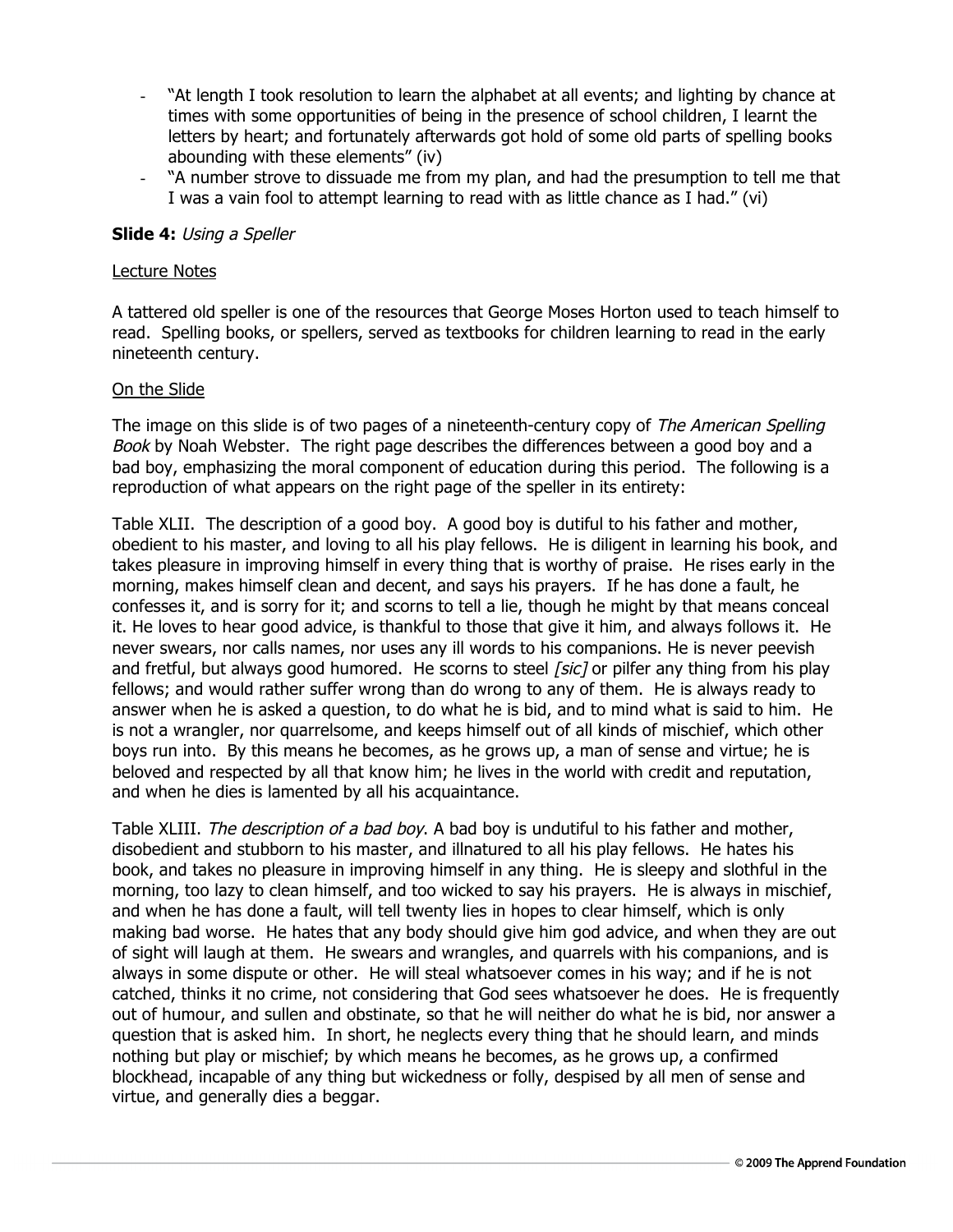# **Slide 5:** Developing Poetry Skills While Tending Cows

### Lecture Notes

Horton quickly realized that he had an affinity for poetry. He started to compose and memorize poems based on the Bible and the Wesley hymnal before he could write. Since Horton was a slave, he had to memorize the poems that he composed while plowing and tending dairy cattle.

### On the Slide

The slide presents an image of dairy cows and the following quote from Horton's The Poetical Works of George M. Horton, The Colored Bard of North-Carolina. To Which is Prefixed the Life of the Author, Written by Himself:

"At length I began to wonder whether it was possible that I ever could be so fortunate as to compose in that manner. I fell to work in my head, and composed several undigested pieces, which I retained in my mind, for I knew nothing about writing with a pen" (viii)

### **Slide 6:** The Colored Bard of North Carolina

### Lecture Notes

Horton walked eight miles each way from James Horton's farm to Chapel Hill to sell his own and his owner's produce in the farmer's market near UNC Chapel Hill. While in Chapel Hill, Horton got to know students and faculty members from the University. UNC students often asked the slaves who were selling produce at the farmer's market to deliver orations. George Moses Horton was not skilled at oration and one day delivered a poem instead, noting that it was his own. The students did not immediately believe him and asked that he compose an acrostic poem using the letters of a name to demonstrate proof of his ability. He composed the poem, memorizing it as he went. After having a student write it down, he delivered the acrostic poem to the surprised students.

Students began commissioning poetical works by Horton, who was then about 20 years old. They asked him to write acrostic poems using the letters of their sweethearts' names. Horton sold his acrostic love poems for 25 cents a piece or 50 cents for especially romantic poems. He memorized these poems and dictated them to a student who would write them down for him. In addition to paying him for his work, students began giving Horton dictionaries and works by such authors as Milton, Homer, Virgil, Byron, and Shakespeare, which allowed him to continue his literary development.

By the 1830s, George Moses Horton's owner allowed him to hire out his time. This enabled Horton to live in Chapel Hill and sell poems and give part of the money to his owner instead of working on the dairy farm. He paid his owner \$90 a year, which is the equivalent of over \$20,000 by today's measure, through the sale of his poems. Horton was still enslaved at this time, but through his skill, hard work, and commitment, he was able to create more personal freedom in his life.

### On the Slide

This slide shows a still image of an actor portraying George Moses Horton from the short video, "George Moses Horton, Poet Entrepreneur."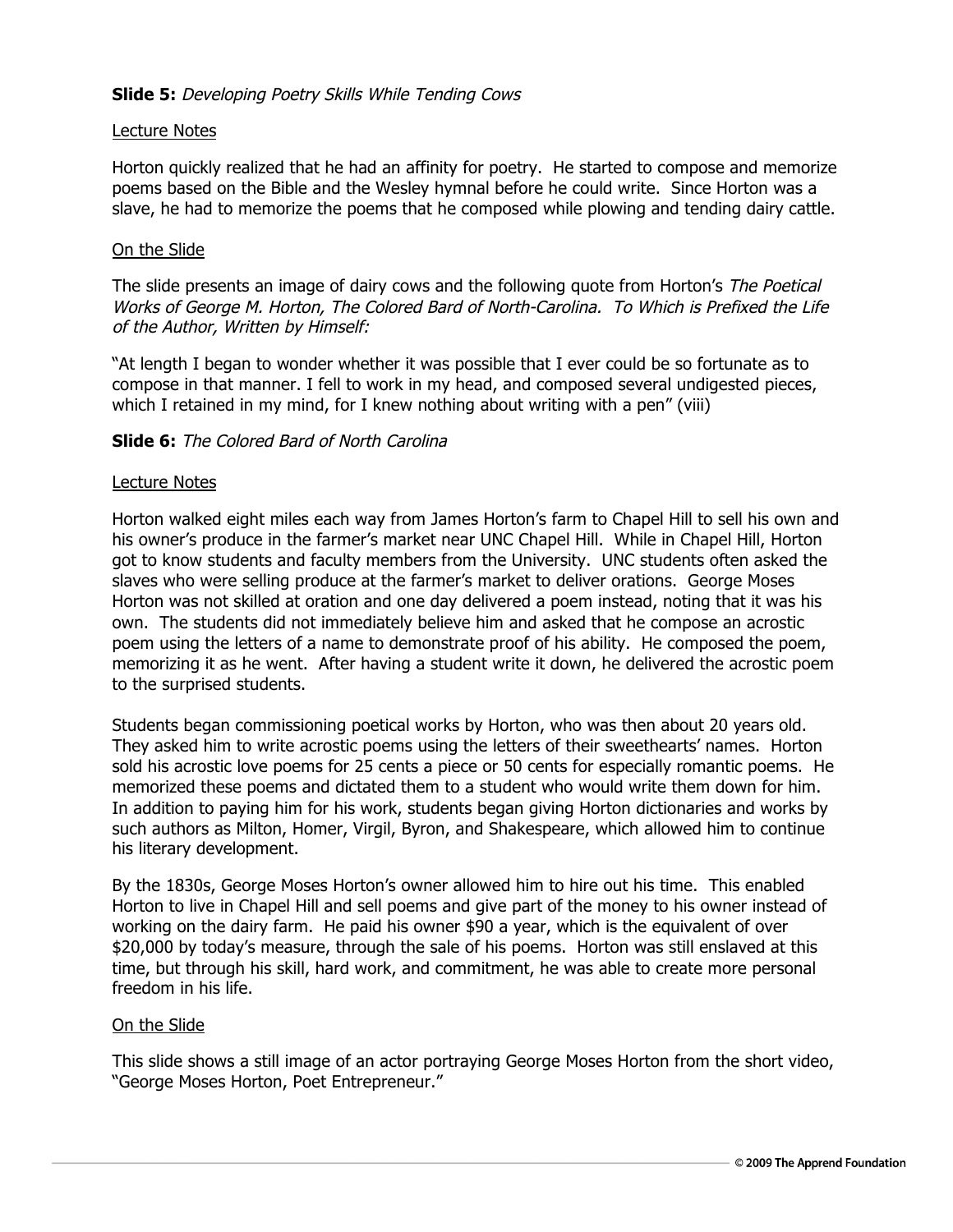# **Slide 7:** A Published Poet

# Lecture Notes

George Moses Horton holds a unique place in history. He was the first slave poet of the South; the first southern black man to have his poetry published; the country's first black professional man of letters who earned his living from writing; and his was the first clear black outcry against slavery in poetic form. Horton accomplished all of these firsts at a time when slaves were prohibited by law to be taught to read or write. Horton published three volumes of poetry: The Hope of Liberty (1829), The Poetical Works of George M. Horton, the Colored Bard of North Carolina, To Which is Prefixed The Life of the Author, Written by Himself (1845), and Naked Genius (1865). The Hope of Liberty covers the themes of flight, the savior, love, death, rural beauty and seasons, and liberty versus slavery. The Poetical Works of George Moses Horton, features the same themes again with the addition of college life, historical events, itches, heaven, debtors, and dogs, but not slavery. Horton wrote Naked Genius while traveling as a free man with the Union Army.

# On the Slide

This slide presents the cover of Horton's 1829 collection of poems titled, The Hope of Liberty.

# **Slide 8:** Gaining Supporters and <sup>a</sup> Prestigious Invitation

### Lecture Notes

George Moses Horton was able to impress not only UNC Chapel Hill students, but also gained the support of the college faculty and its president with his eloquence on a variety of subjects. It is remarkable that even as laws forbade enslaved people from hiring themselves out, Horton lived independently in Chapel Hill, providing services for students there. Horton won the favor of a UNC faculty member and his literary wife, Caroline Lee Hentz. Caroline Hentz helped Horton with his poetry, made efforts to get his work published, assisted him in learning to write, and, together with other of his supporters, worked to get him freed. Even the Governor of North Carolina was involved in the efforts to purchase George Moses Horton's freedom (although, at the time, Horton's owner was unwilling to sell him). Horton also befriended a Union Army captain, who went on to work with Horton on another poetry project.

In 1859, George Moses Horton was asked to deliver an address to the freshmen class of UNC Chapel Hill. He gave a 29-page speech, titled "An Address. The Stream of Liberty and Science…" in Gerrard Hall on campus. This invitation to speak before an incoming freshmen class at a prestigious university was remarkable considering that Horton was technically still enslaved. It is illustrative of his ability to make connections and to operate successfully in more than one arena.

### On the Slide

The slide presents an image of the outside of Gerrard Hall during the nineteenth century.

# **Slide 9:** The Legacy of <sup>a</sup> Slave Poet/Entrepreneur

### Lecture Notes

After the Civil War, Horton moved to Philadelphia. He made a modest living writing for churches and serving in the homes of former acquaintances from North Carolina. He moved to Philadelphia in 1866 and may have migrated to Liberia. Little of his life is known from then until his death around the mid-1880s. Horton's accomplishments are especially noteworthy because